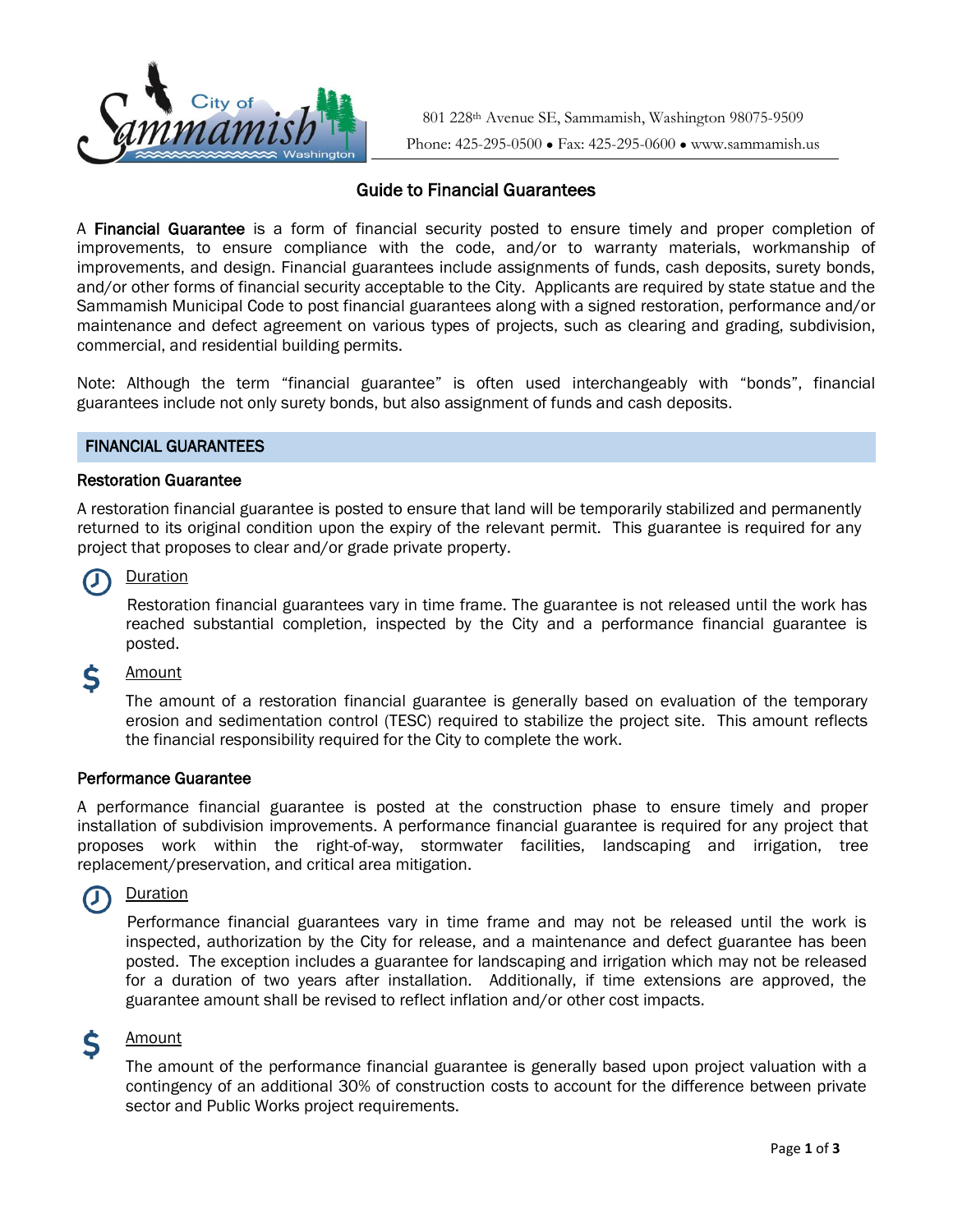## Maintenance and Defect Guarantee

A Maintenance and Defect financial guarantee is posted to warranty the successful operation and maintenance of certain improvements. It guarantees the workmanship, materials, and design used in construction of required improvements. All work must be in compliance with the Sammamish Municipal Code.

## **Duration**

Maintenance and defect financial guarantees vary in time frame following final inspection and approval of improvements.

- Right-of-Way: 2-years
- Stormwater Facilities: 2-years
- Critical Area Mitigation: 5-years

#### Ś Amount

A maintenance and defect financial guarantee in an amount determined by the Director (or 10% - 25% of the amount of the actual construction costs) is required after project inspection and release of the performance financial guarantee.

Maintenance financial guarantees may not be released until the project is inspected by the City and City authorization for release of the financial guarantee is received.

## APPROVED METHODS OF FINANCIAL GUARANTEE

## Bond from a Surety Company:

A third party guarantee issued by an organization chartered by the State of Washington (a licensed insurance company). The surety agrees to pay up to the bond amount, if the applicant defaults. In the event of a default claim, the surety has the option of paying the bond, or completing the work instead of paying the bond amount. Before making payment on a default claim, the surety investigates the validity of the claim. The bond will not be released without written authorization from the City.

## Cash Deposit:

Cash, personal check, cashier's check, or money order that is converted into cash and held in trust by the City. If the applicant defaults, the City transfers the funds to the designated City account to pay for the necessary corrective work. Amounts in excess of that required to complete the work are returned to the applicant. The cash deposit will not be released without written authorization from the City.

## Assignment of Funds:

An assignment of funds involves using a form prepared by the City that is signed by a principal of the project and an officer of a banking institution licensed to do business in the State of Washington.

The form must be notarized. It stipulates that the bank is holding a set amount of money in a savings account, certificate of deposit, or loan account and that those funds will not be released without written authorization by the City. If the applicant defaults, the bank is required to pay the funds upon receipt of a notice of default from the Director of the Community Development or his/her designee.